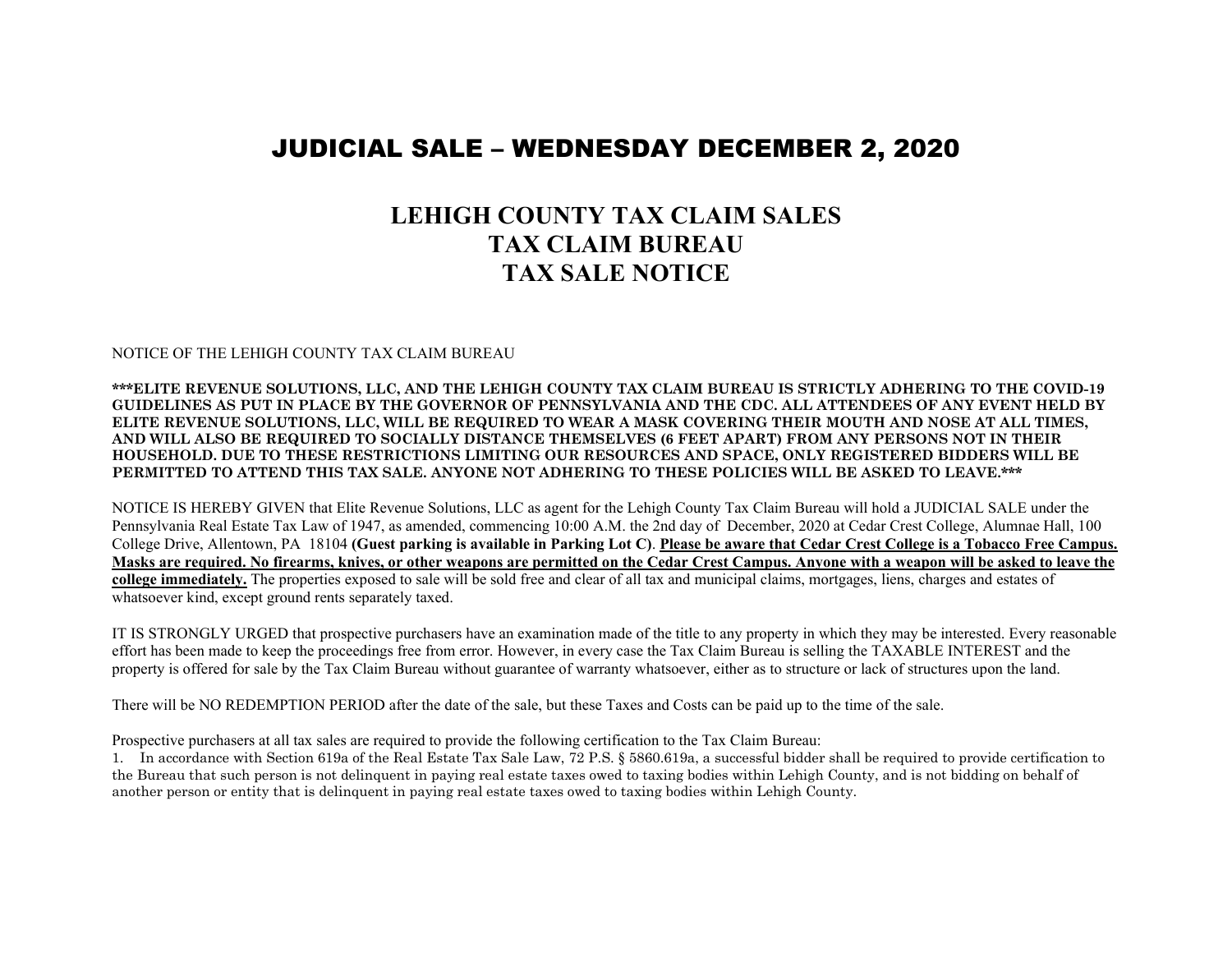2. In accordance with Section 619a of the Real Estate Tax Sale Law, 72 P.S. § 5860.619a, a successful bidder shall be required to provide certification to the Bureau that such person is not delinquent in paying municipal utility bills owed to municipalities within Lehigh County, and is not bidding on behalf of another person or entity that is delinquent in paying municipal utility bills owed to municipalities within Lehigh County.

3. Pursuant to Section 601 (d) of the Real Estate Tax Sale Law, 72 P.S. § 5860.601 (d), prospective bidders must certify that they have not had a landlord license revoked in any municipality in Lehigh County and that they are not acting as an agent for a person whose landlord license has been revoked.

In accordance with Section 618 of the Real Estate Tax Sale Law, 72 P.S. § 5860.618, the owner shall not be permitted to repurchase said property.

TERMS OF SALE: Payment of the bid price along with transfer taxes and recording costs shall be due and owing as soon as the sale is completed. Transfer taxes are not included in the bid price and will be added to the winning bid, and will be based on the higher of the bid price or the assessed value. In the event that the full bid amount along with transfer taxes and recording fees is not paid before the close of business on the day of the sale, the sale will be voided and the bidder shall not be permitted to bid on any properties in future sales. In the event that a successful bidder tenders a bad check to the Tax Claim Bureau when purchasing a property in any sale the bidder shall not be permitted to bid on any properties in future sales and the matter shall be referred to the Lehigh County District Attorney's Office for prosecution under the Pennsylvania Crimes Code, 18 Pa. C.S.A. § 4105 which may lead to a CONVICTION OF A FELONY OF THE THIRD DEGREE.

INSTRUCTIONS: Any person whose property is included in the list and being exposed to Public Sale, who believes that by reason of some defect said property should not be exposed to sale, should immediately make known their reason to the Tax Claim Bureau, either in person or by agent.

The County of Lehigh does not discriminate on the basis of race, color, national origin, sex, religion, age, disability or familial status in employment or the provision of services.

Any questions regarding the Judicial Sale should be directed to the Lehigh County Tax Claim Bureau at (610) 782-3119.

Prospective bidders must register prior to the sale. **NO REGISTRATION WILL BE TAKEN ON THE DAY OF THE SALE.** Registration and certification forms are available in the Tax Claim Bureau and online at www.lehighcountytaxclaim.com. All prospective bidders must present one (1) form of photo identification at the time of registration and on the date of the sale. Failure to present photo identification at the time of registration will prevent a prospective bidder from being registered to bid. Failure to present photo identification on the date of the sale will prevent the bidder from receiving his bidder number and thus barring the registered bidder from having the opportunity to bid on property. **Only the registered bidder may bid at the sale using the bidder number provided by the Bureau. Use of the bidder number by individuals other than the registered bidder is prohibited and may nullify a successful bid.**

**\*\*\*\*\*Immediately upon conclusion of the sale, a deposit of \$1,000.00 or the bid amount, whichever is less, must be made via certified funds, money order, or cash to Elite Revenue Solutions, LLC by each successful bidder immediately upon the closing of bidding for each parcel. Failure to make said deposit will result in nullification of the bid and the property will be re-auctioned to a new bidder. In the event that the deposit is made but the bidder does not return to pay the balance by 4:00 p.m. the day of the sale, the bid will be nullified, the deposit will be forfeited, the bidder will be barred from future sales, and the property will be offered to the second-highest bidder or relisted at the next judicial sale. The remainder of the successful bid must be paid by the close of business (4pm) on December 2, 2020 via certified funds, cash or credit card.\*\*\*\*\***

Petitioner exposed certain parcels of land to Upset Sale on September 18, 2019, upon delinquent tax claims filed for the tax year 2018, *inter alia,* notice of the 2019 Upset Sale was advertised in the Lehigh Law Journal and The Morning Call on August 16, 2019 and the Lehigh Valley Press on August 14, 2019.